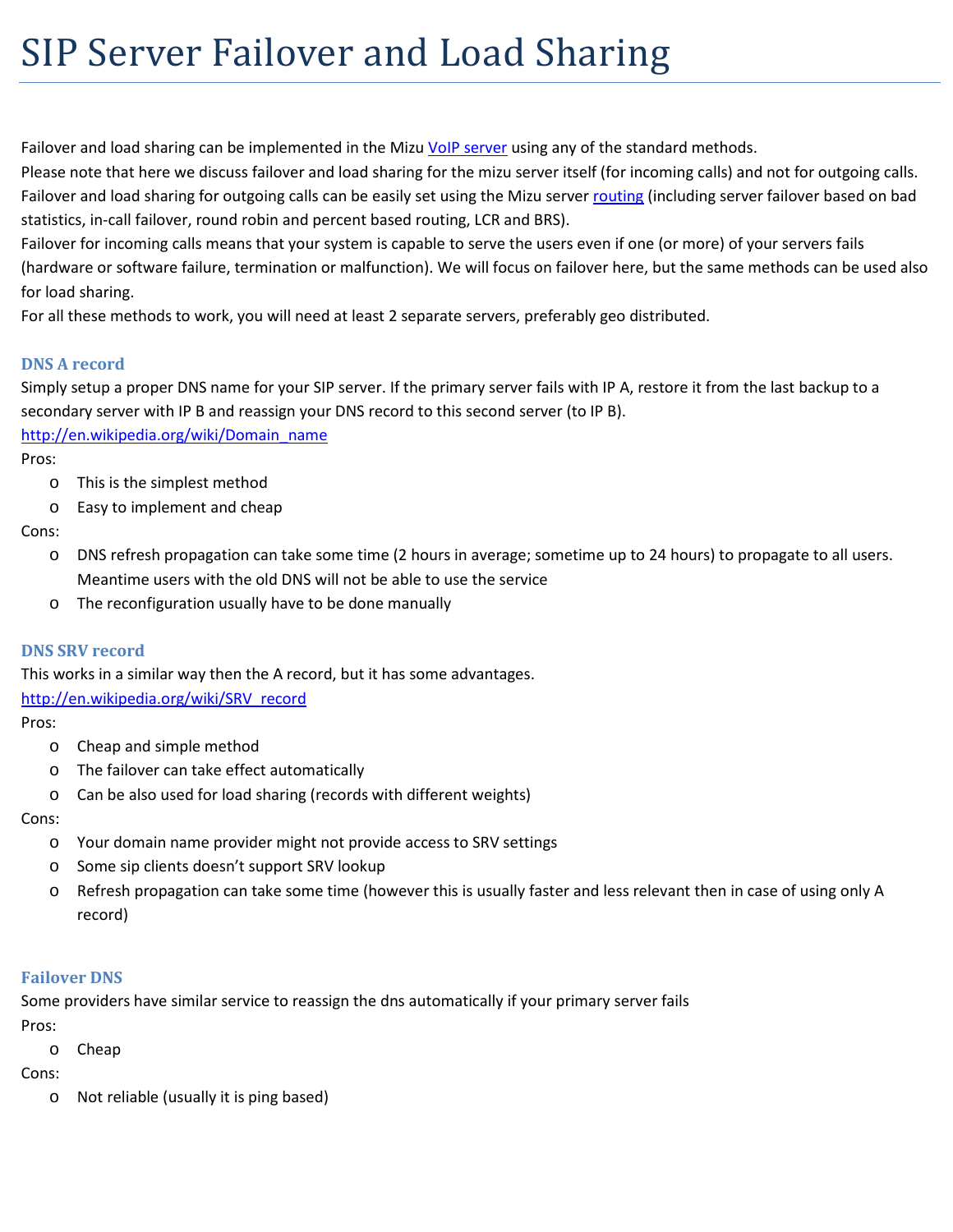o DNS propagation will take time

#### **IP takeover**

If the primary server fails with IP A, assign IP A to your secondary server.

This can be implemented multiple ways but usually requires manual interaction:

- If the two servers are near each other, then simply change the Ethernet cable (Change also OS settings ipconf)
- Some hosting providers offers "Virtual IP" so you can easily migrate your IP to any of your servers
- If you are an ISP, then you can use BGP to implement this

Pros:

o No need for any client side support. Works with no delay (once the IP change were made –usually manually) Cons:

o Can't be geographically distributed

#### **Shared virtual IP**

Is a method to duplicate all network traffic (so everything can be seen on both the primary and secondary servers) Pros:

o Transparent for the endpoints

Cons:

o Can't be geographically distributed (will not protect for power outage)

## **Dual Wan**

This might be an alternative only if you are running your server from your home/office by using two different providers. Pros:

o You will not depend on a single ISP

Cons:

- o Costly
- o Your router must have support for this

## **Client based failover**

If the sip endpoint cannot access your primary server, will retry to secondary server

Pros:

o This is the most efficient and powerful method if supported by SIP endpoints

Cons:

o Needs client side support

#### **Clusters**

This can be implemented using the OS clustering capabilities.

[http://en.wikipedia.org/wiki/Computer\\_cluster](http://en.wikipedia.org/wiki/Computer_cluster)

Pros:

o It might be preferred if you already have a cluster

Cons:

- o Complicated and not reliable if the administrator doesn't have experience
- o Costly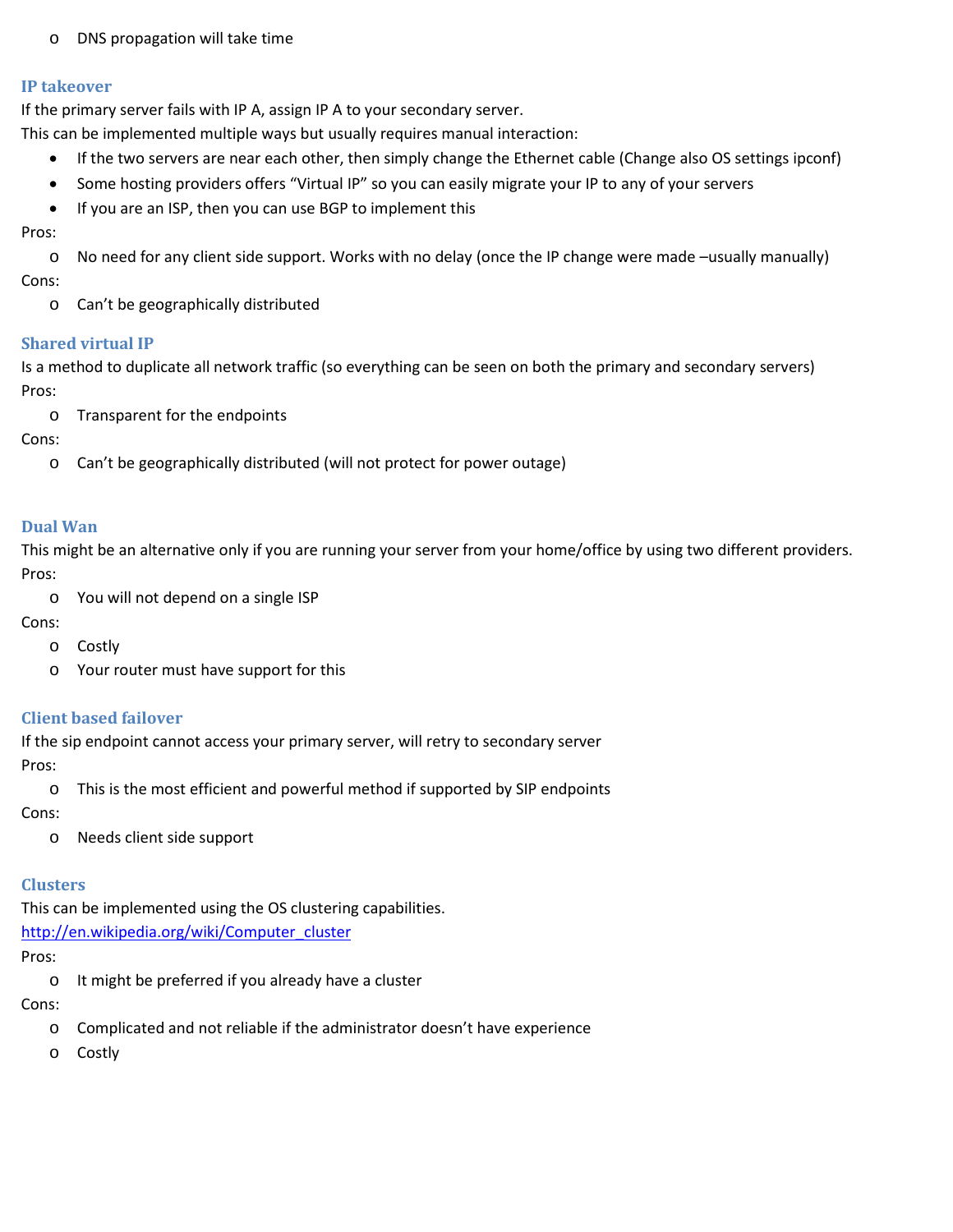### **Load-balancer**

You might use a SIP load balancer to distribute the traffic across the SIP servers. You should prefer well-know and reliable hardware for this.

Pros:

o Transparent for the endpoints (no need for any support by the endpoints)

Cons:

- o Costly
- o The load-balancer is a single point of failure if it is not also distributed

## **Virtual servers**

Most vendors (VMware, Microsoft, etc) have already implemented live migration for virtual instances. Note that you will need to use at least to host to protect yourself against hardware failures.

## **Database replication**

This is not a failover method in itself but we are listing it here because it plays an important role.

Using the Mizu server, this is provided you by default if you have two servers.

Your primary database server can automatically synchronize with secondary database server using log shipping.

The sip server(s) can automatically contact the secondary server if fails to connect to primary server.

Note that you don't necessarily have to use dedicated servers for database only. Database and sip service can be run on the same box.

# **Recommended method**

## *Configuration:*

You will have to use two servers (you can add more for load sharing if your traffic is high). The servers can be geographically distributed. Setup both the database and the VoIP service on both of the servers. At one time only one database can be the active; however there is no restriction for the number of sip services. So you can run the primary database on one server and the sip service on both, especially if your traffic is high.

For a cheap and efficient failover or load balancing setup with Mizu servers we recommend combining the following methods:

- dns a record: assign a (sub)domain name to your primary SIP server
- dns srv record: if the SIP service is running on both servers, then add both of them to your SRV records
- client based failover: can be implemented for all Mizu customized softphones/webphone (third party clients without this support can still use dns based failover)
- database replication: setup log shipping from primary database server to secondary

## *Emergency plan:*

If secondary (not active) database fails:

- Effect: No visible effect for customers (this server doesn't have an active role)
- Action: No urgent action is required. Just restore as soon as possible then re-enable log shipping if needed

If primary (active) database fails:

- Effect: No visible effect for customers (the sip service will auto connect to the secondary database)
- Action: No urgent action is required. Restore as soon as possible.